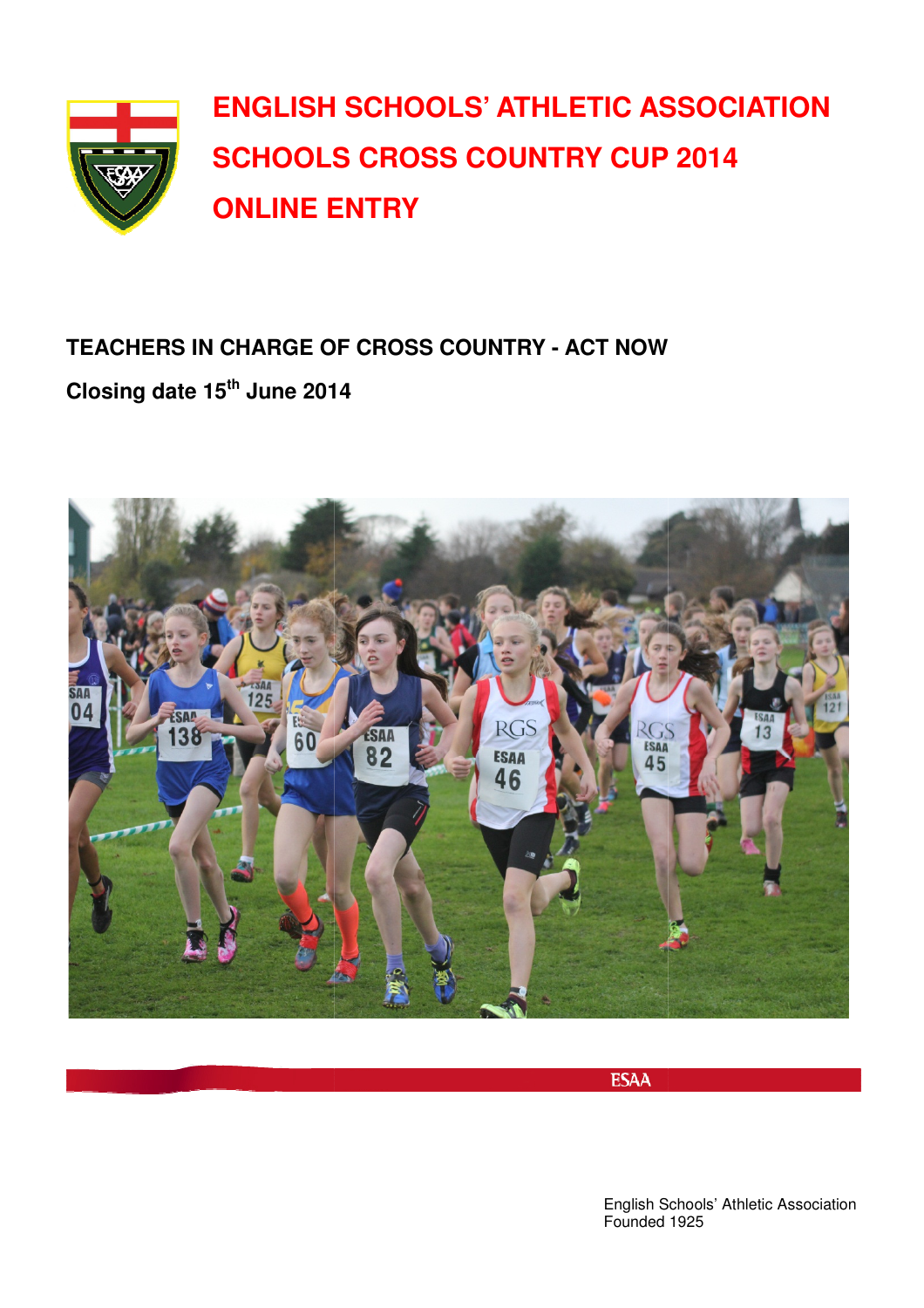## **ESAA ENGLISH SCHOOLS'**

## **CROSS COUNTRY CUP COMPETITION 2014**

ESAA Chairman: **Miss S. Garvey** 



ESAA Treasurer: **Mr. L.E. Alcock** 

ESAA Hon Secretary: **Mr. D. Littlewood, M.B.E.** 

Dear Colleague,

We extend a warm invitation to enter teams from your school in the 2014 Cup Competition which takes place this coming autumn. If you have entered before we hope you will do so again and encourage your neighbouring schools to enter as well.

#### **How to Enter**

Entries can only be made online, **and only by teachers employed at the school** . Making an entry **creates a contract** with the ESAA and you are then liable to pay for your entry irrespective of whether you later withdraw teams.

All of the administration for the competition will be completed online from the ESAA website.

Entries are made online as follows, it only takes a few minutes. **There are no postal entries** .

- Go to the ESAA website: **www.esaa.net**
- Click the **Cross Country Cup** picture box on the home page.
- Click the **Online Entry Form** button.

In order to prevent entries being made by unauthorised people, we need to be able to identify you as a teacher in a school in England. This year we have enhanced the ways in which you can do that, there are now 2 options available:

**Either:** Enter the school postcode, and the security code which we will email to teachers and school offices during the last two weeks of April.

Or: Enter an email / password combination which has been used to make an entry for your school in the last few years for either the Cross Country Cup or the Track & Field Cup. You can request your password to be emailed to you from the entry form page if you've forgotten it.

If you don't have either of the above, you can request a security code in 2 ways:

**Either**: Use the new facility online to request a security code – this will requires you to enter a school email address and school postcode which we can verify against our list of schools. Click Send me an entry code, if we can verify your email address and postcode we will then email a code to the email address you give. If we cannot identify your school, you will receive a message onscreen to ask you to use a different option. We cannot send security codes to personal email addresses.

Or: Use the *Contact the ESAA* button on the website to request a code, giving sufficient evidence that you are a teacher at your school. We will then either email a code to your school office, or telephone them directly. It may take a day or two to do that. Please wait for our email to schools to arrive during April before using this option. , you will receive a message onscreen to ask you<br>*des to personal email addresses.*<br>ite to request a code, giving sufficient evidence tl<br>er email a code to your school office, or telephon<br>Please wait for our email to schoo

• On the entry form, enter your postcode/security code or your previously used email address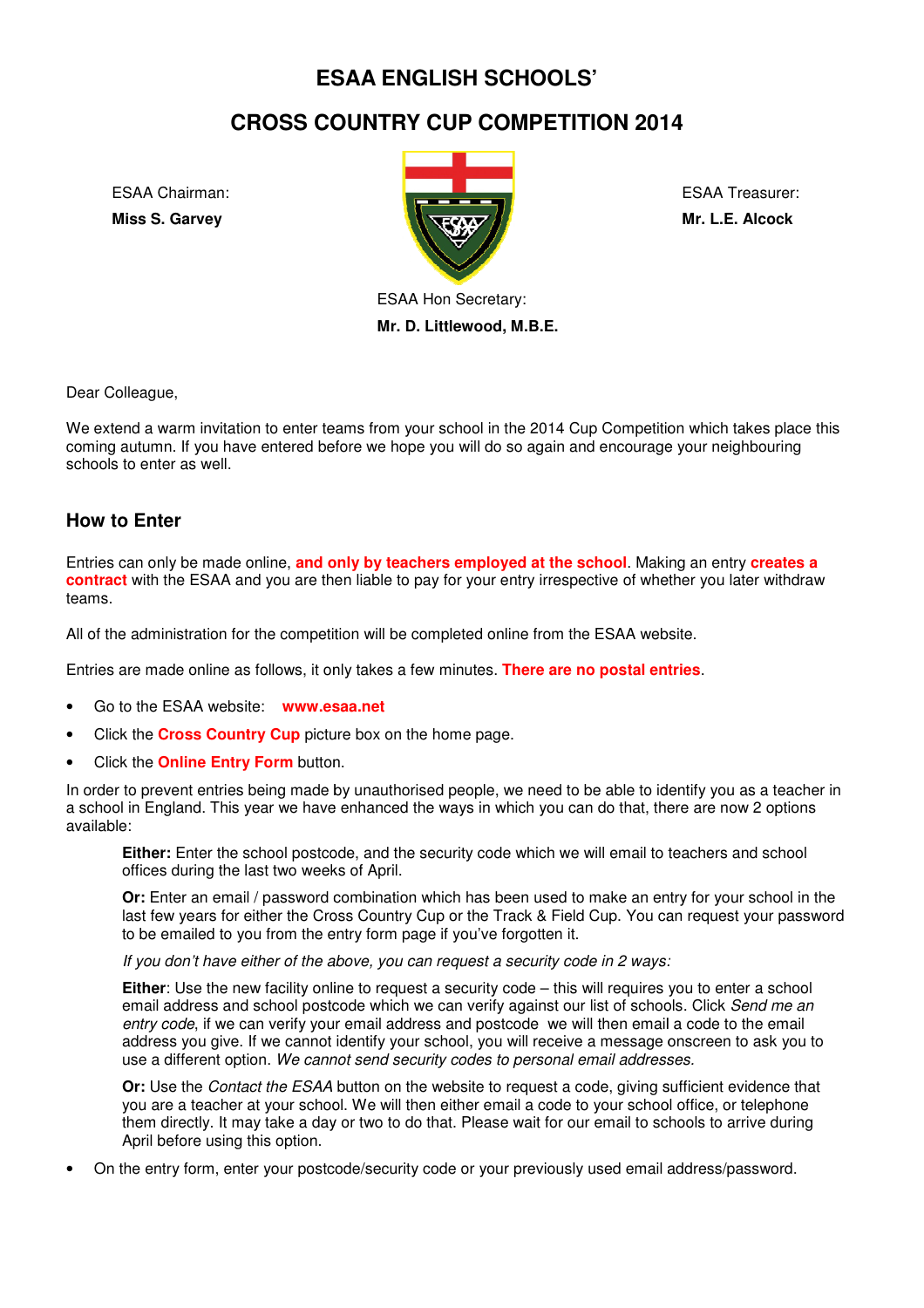- Click the next step button. Details of your school will then be displayed. If you are one of the few schools in the Country which share a postcode with another school you will be given the option to select which school you are. If your school has changed name or address recently your postcode might not be recognised so please use the contact the ESAA option to let us know – we will try to add the details within a couple of hours.
- Check that the details for your school are shown correctly. If not, click the link provided to let us know of any changes necessary.
- Enter your name, contact details and a password of your choosing in the boxes provided. You need to remember your password so that you can log on to view the competition administration details during the course of the year. All correspondence concerning the event will be sent to the name and email address that you give here.
- Enter the name and contact details of the team manager for your boys and girls teams.
- Tick the boxes corresponding to the teams you wish to enter.
- Click the next step button to complete your entry. **Doing this creates a contract with the ESAA** and you become liable to pay for your entry whether or not you subsequently withdraw teams.

You will then be presented with confirmation of your entry – if anything is incorrect, click back and correct the details as necessary. The confirmation page will show details of how to pay for your entry, and how to keep track of the event administration online. Make a note of your password, but you can always request that to be emailed to you from the login page if you forget it.

Print two copies of the details – keep one copy for your records and give the other to your school bursar or secretary so that they can arrange for payment to be sent to the ESAA. This information can always be displayed again by logging on the website again using the email address and the password you specified in your entry.

#### **Entry Fees**

Entry fees are £10.00 per team. ie. two teams £20.00, three teams £30.00, four teams £40.00

Entries can be paid either electronically by BACS (much preferred) or you can post a cheque to the ESAA. Payment for your entries must be received within 10 working days otherwise your entry may be deleted.

| Paying via<br><b>BACS</b> | Give a copy of the confirmation to your school bursar or secretary and ask<br>them to pay the amount shown into the account – details of the account name<br>and number are shown on the confirmation page.<br>Please enter your school postcode as the reference for the payment so that<br>we can match the payment to your entry, and please also email confirmation<br>to the email address shown on the confirmation page. |
|---------------------------|---------------------------------------------------------------------------------------------------------------------------------------------------------------------------------------------------------------------------------------------------------------------------------------------------------------------------------------------------------------------------------------------------------------------------------|
| Payment by                | Please post a copy of your confirmation with a cheque payable to ESAA to:                                                                                                                                                                                                                                                                                                                                                       |
| cheque                    | Mrs M O'Donnell, 12, Elsworth Drive, Astley Bridge, Bolton, BL1 8TE                                                                                                                                                                                                                                                                                                                                                             |

#### **What to do next**

Those of you who entered previous year's Track & Field or Cross Country Cup will already be familiar with the system. Details of how to proceed will be shown on the confirmation details. You need to keep track of the competition administration by logging on to the website as follows:

- Go to the ESAA website at **www.esaa.net**
- Click the **Cross Country Cup** picture box on the home page.
- Click the **Competition Progress** button and then enter your email address and password. Note that both the email address and password are case sensitive so they need to entered exactly as you typed them when you filled in the entry form.
- If you've forgotten your password, you can request it to be emailed to you from the same page.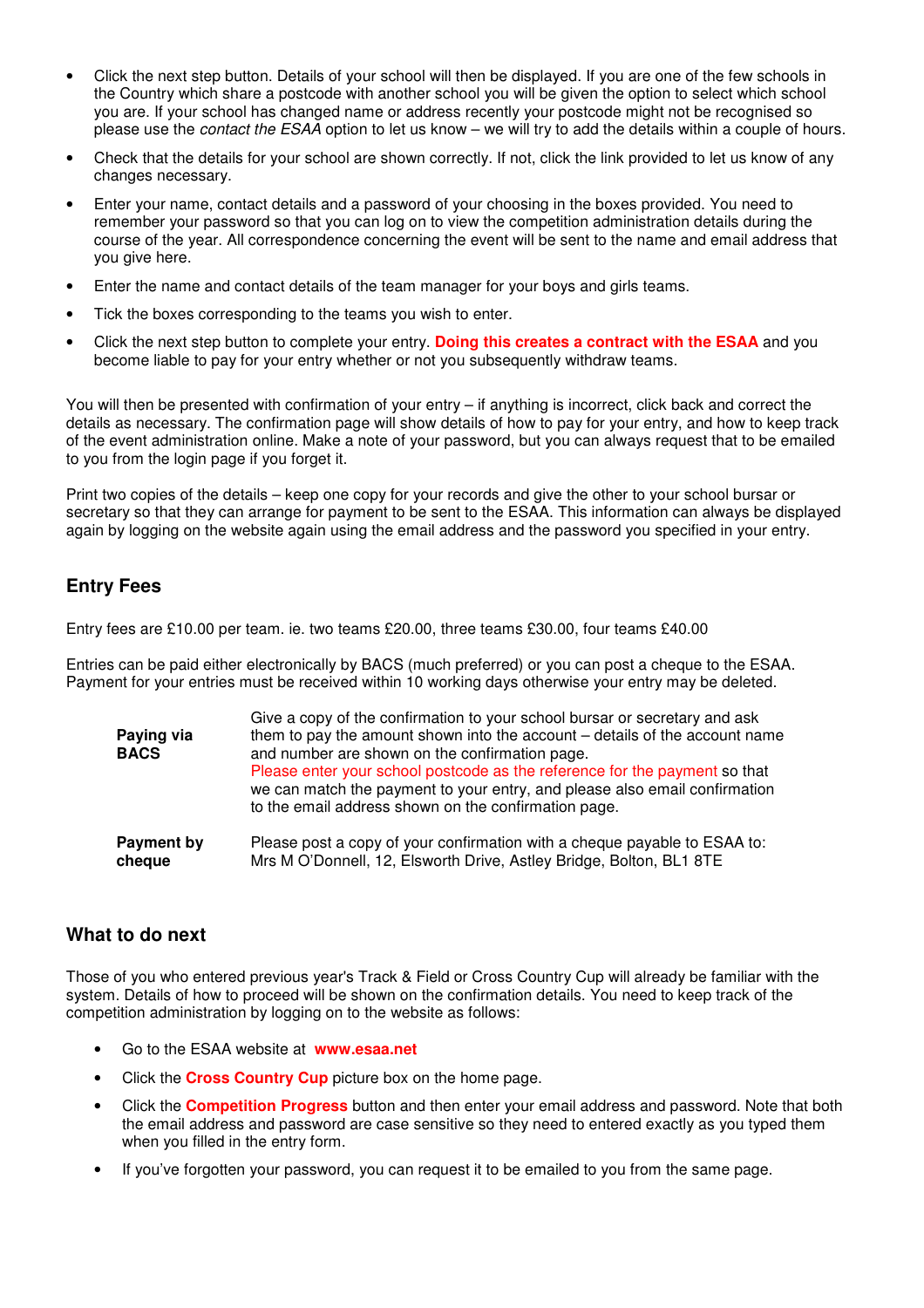You will then be presented with a menu giving options to allow you to display all the details relevant to your own school for each round of the competition. Full instructions showing how to use all the facilities are available from this menu. You will also be presented with a notice board which will keep you informed of progress, this will also show reminders of what to do next, and when.

Your menu provides the following key options:

- Contact details for your Regional and National Secretaries.
- Facility to view details of your events
- Facility to enter the names of your squads of athletes.
- Facility to select your team and reserves for each round from the squads you have entered.
- Facility to view and print a copy of your invoice.

The names of your athletes only need to be entered into your squads once and they will then be available to you online for their entire school life for team selection, not just in this event but also for the Track & Field Cup competition. You can add or delete names in your squads at any time so you don't need to leave everything till the last minute.

The Preliminary Round will be set up by your Regional Secretary and details will normally be posted online a few weeks after the closing date for entries, however, depending on local circumstances, this might not happen until the start of the Autumn term.

#### **Before each round**

Details of venues and participating teams for each round will be posted on the website for you to view when you log in. Team numbers will be allocated by the Regional Secretary. Details will also be emailed to you, but we have no control over whether emails get blocked by your school or Internet Service Provider so you need to log in regularly to ensure you have all the relevant information.

You need to declare your team online a couple of days before each event - this is done by simply ticking your selected athletes and reserves from the squad lists you have previously entered, then printing the declaration form which will be displayed for you with your team selection. **It is important that you declare and save your team online before each round** – even if it is the same as the previous round. This is so that your selected athletes get allocated the right number for that round so that they appear correctly in the results.

It is important that you nominate reserves so that their names become available in the results program – in particular, for the Cup Final, only those nominated reserves will be allowed as substitutes, and we need the names to be listed in the printed programme.

You should take a copy of the completed declaration form to each round, to give to the event organiser - you can write on any last minute changes before handing it in. Numbers for the Preliminary Round, and Regional Finals must be printed from the website and copied onto card – click the **Print Your Numbers** button. Numbers for the Cup Final will be supplied by the ESAA.

### **Regional Finals – Saturday 8th November 2014**

Details of the Regional Finals will be posted on the website shortly after all the preliminary rounds have been completed – these details will show the numbers which have been allocated to your teams. A declaration form should be completed online and taken to the Regional Final as above. You need to re-declare your team online a day or two before the Regional Final so that your athletes get allocated the correct numbers for the results program to use. Numbers for the Regional Final must be printed from the website as for the Preliminary Round.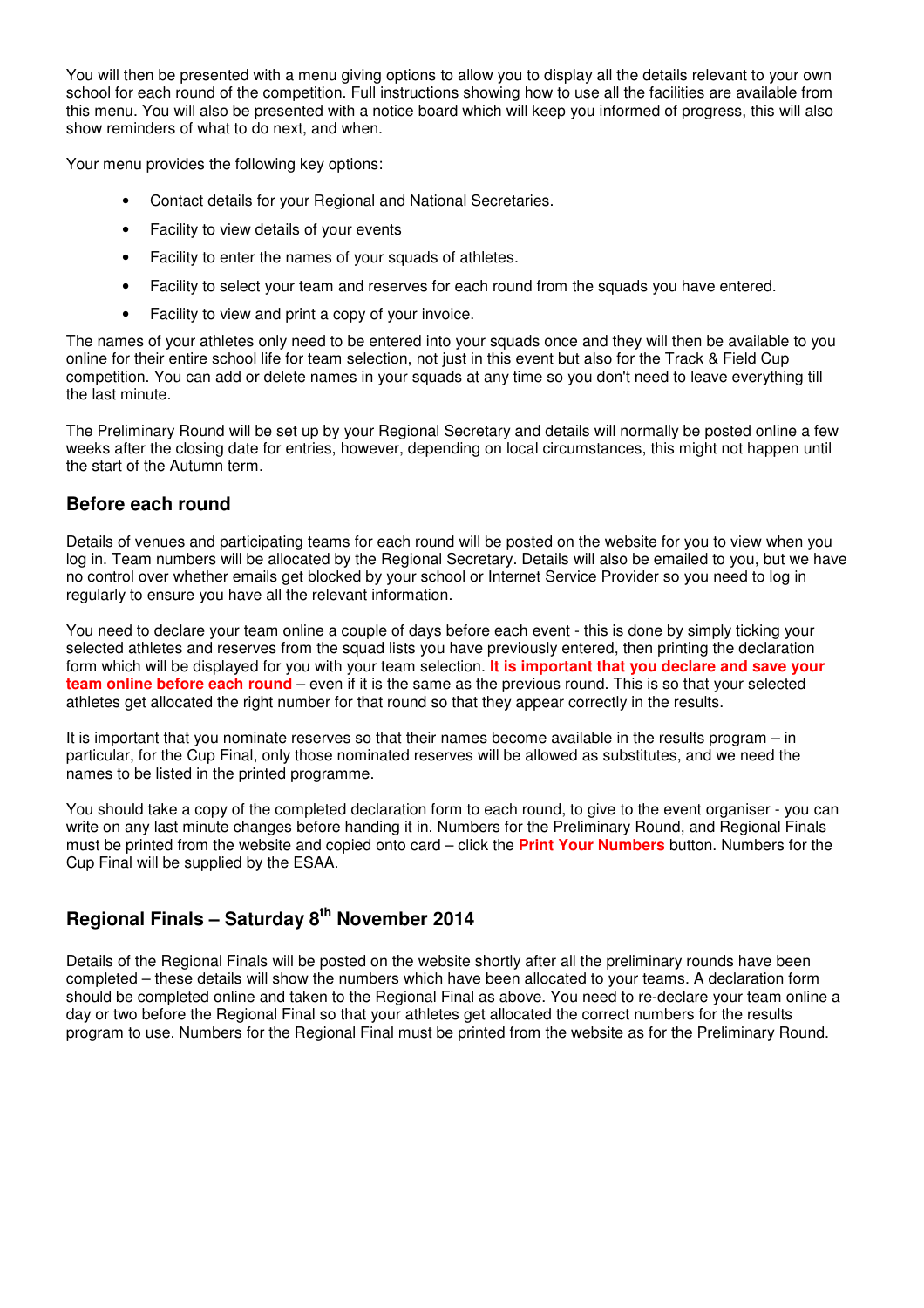#### **Cup Final – Saturday 29th November**

Details of the Cup Final at **Newquay Tretherras Academy, Cornwall**, will be posted on the website on the evening of Sunday 9<sup>th</sup> November. Finalists then need to re-declare their teams online as for earlier rounds **these must be declared by 9am on Thursday 13th November**, otherwise they will not appear in the Cup Final event programme.

All results will be displayed on the website shortly after each event. A computer program is available to competition organisers to enable full results to be quickly processed and automatically uploaded to the website.

#### **Help**

If you need any help using the online facilities, you can always send a message to Joe Lee, the website host, by clicking the 'contact us' link on the website main menu - a reply will normally be forthcoming within an hour or so.

#### **Results**

Results for all competitions are produced by a computer program which has been specially written to interface directly with the website. This is why it is so important that you declare your teams online – your team declarations are automatically downloaded into the results program from the website, and the results are then automatically uploaded to the website so that they appear for everyone to view and print.

You can view previous year's results online if you click the **year 2013** or **Previous Years** button on the Cross Country Cup page – prior to 2013 will take you back to the old ESAA website where you need to click the relevant year, then select **Results Index** from the Cross Country Cup menu section.

#### **Closing Date for Entries**

**Sunday 15th June 2014**. Enter now while you have these details handy.

Absolutely no late entries will be allowed – there is a great deal of background work to do in the online system on the closing date, and there is a lot of other work for us at the same time, with preparations for Track & Field County Championships, Track & Field Cup Regional Events, and the Track & Field National Championships, all in the same week, not to mention the normal end of term exam preparations, and the end of term rush to administer the awards schemes and handle orders for badges and certificates. We consequently have no time to re-do any work which has to be completed on the closing date, so sorry, **please don't ask for a late entry!**

#### **Conditions of Entry**

The successful running of this competition depends entirely on the ability and willingness of schools to act as organising schools for the Preliminary Round and the Regional Finals. Your registration represents a firm undertaking to organise a preliminary round if asked to do so; it will be perfectly acceptable to use school playing fields and it will save you the bother of travelling to another venue.

Please note that the ESAA has agreed that if any expenses are incurred in staging the preliminary round match (e.g. first aid cover) the host school is entitled to expect all participating schools to pay their share of the expenses.

Schools withdrawing teams after making their entry are still liable to pay the entry fee. Schools withdrawing teams after the first round has been allocated are still liable to pay the contribution towards any expenses incurred by the host school.

#### **Contact Details**

Details of names, addresses, and phone numbers for Local Event Organisers, County, Regional, and National Secretaries can be found online once you have entered. When you log in, you are presented with a menu giving access to all the information you need.

If you need to talk to a Regional Secretary before you make an entry, you can find their contact details online – click the **Regional Secretaries** button on the Cross Country Cup page, you will need to enter your security code (as detailed above under How to Enter) in order to access their details.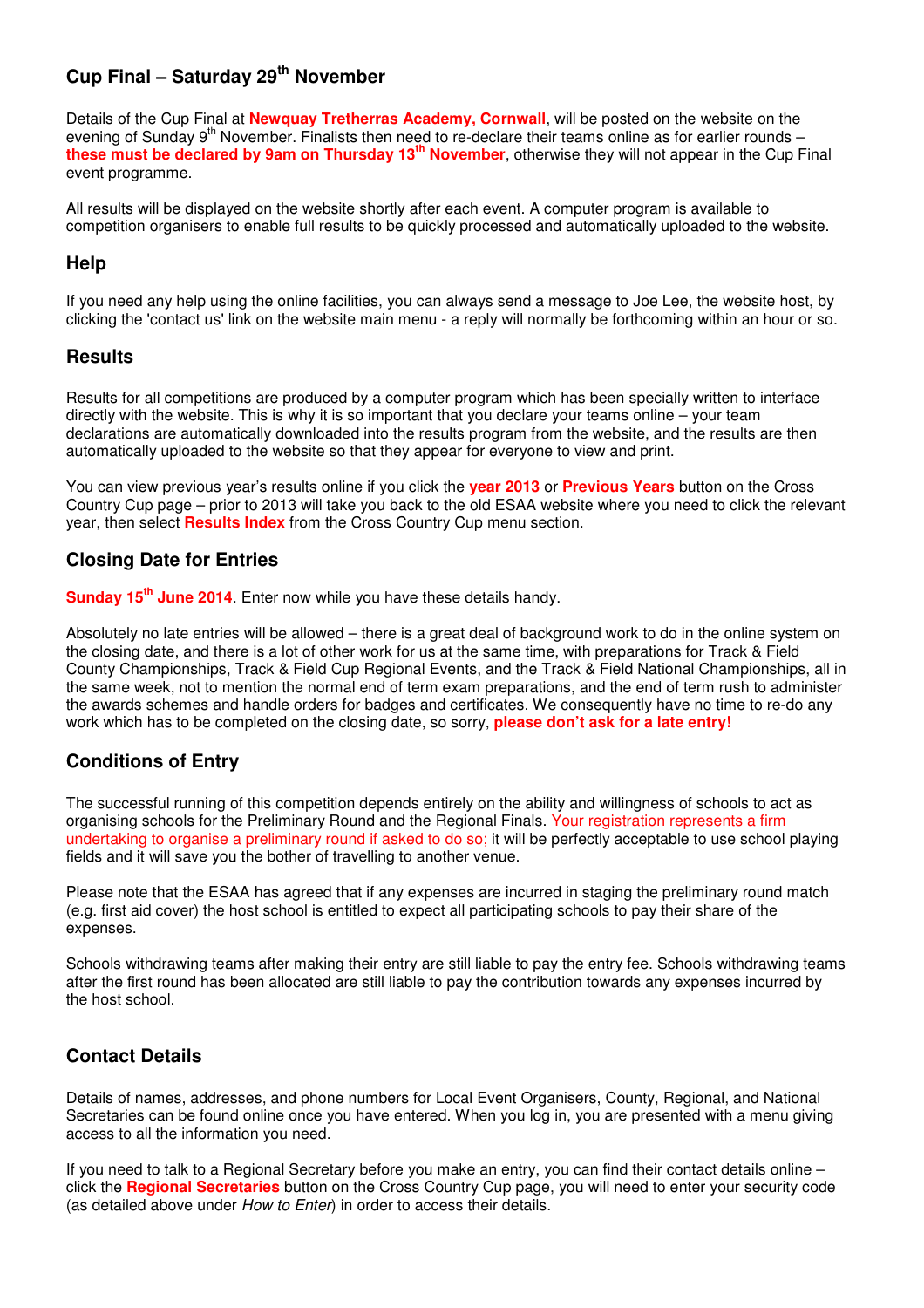#### **Insurance**

All rounds of this competition are covered by the ESAA Insurance Scheme.

#### **Important Dates**

- 
- 
- Week from Monday **6th to 10th October** : Preliminary Rounds must take place<br>• Saturday *8th November* 2014 : Regional Round matches take place
- 
- 
- Sunday **15th June** 2014 : Last day for making online entries
	- Second week in September : Instructions sent to registered schools
		-
- Saturday **8th November** 2014 : Regional Round matches take place<br>• Saturday 29<sup>th</sup> November 2014 : Cup Final at Newquay Tretherras Ac
	- : Cup Final at Newquay Tretherras Academy, Cornwall

We very much look forwards to receiving your entries for the 2014 competition.

Yours sincerely

#### **Maryon O'Donnell** and **John Gwyther**

Cross Country Cup Coordinators maryonodo@hotmail.com johngwyther@btinternet.com

#### **REMINDER TO THOSE SCHOOLS HOSTING A REGIONAL ROUND**

Schools who host a Regional Round will be entitled to enter one team in their Regional Round, should none of their teams have qualified from the Preliminary Round.

This entry would be in addition to the twelve teams who have qualified from the Preliminary Round.

All results for Regional Rounds and the Finals from previous years can be viewed on the ESAA Website

Type in **www.esaa.net** and view the information as needed

#### **DID YOUR SCHOOL ENJOY THE 2013 COMPETITION?**

We hope so - please enter your school again - and try to secure the entry of one new school this year.

#### **IF YOU HAVE NEVER ENTERED - GIVE THE COMPETITION A TRY.**

The school athletes enjoy and derive enormous benefit from competing against school teams outside their own immediate area. **GIVE THEM THE CHANCE!**

#### **ENTER TODAY - DO NOT DELAY.**

We look forward to receiving your entry before 15<sup>th</sup> June 2014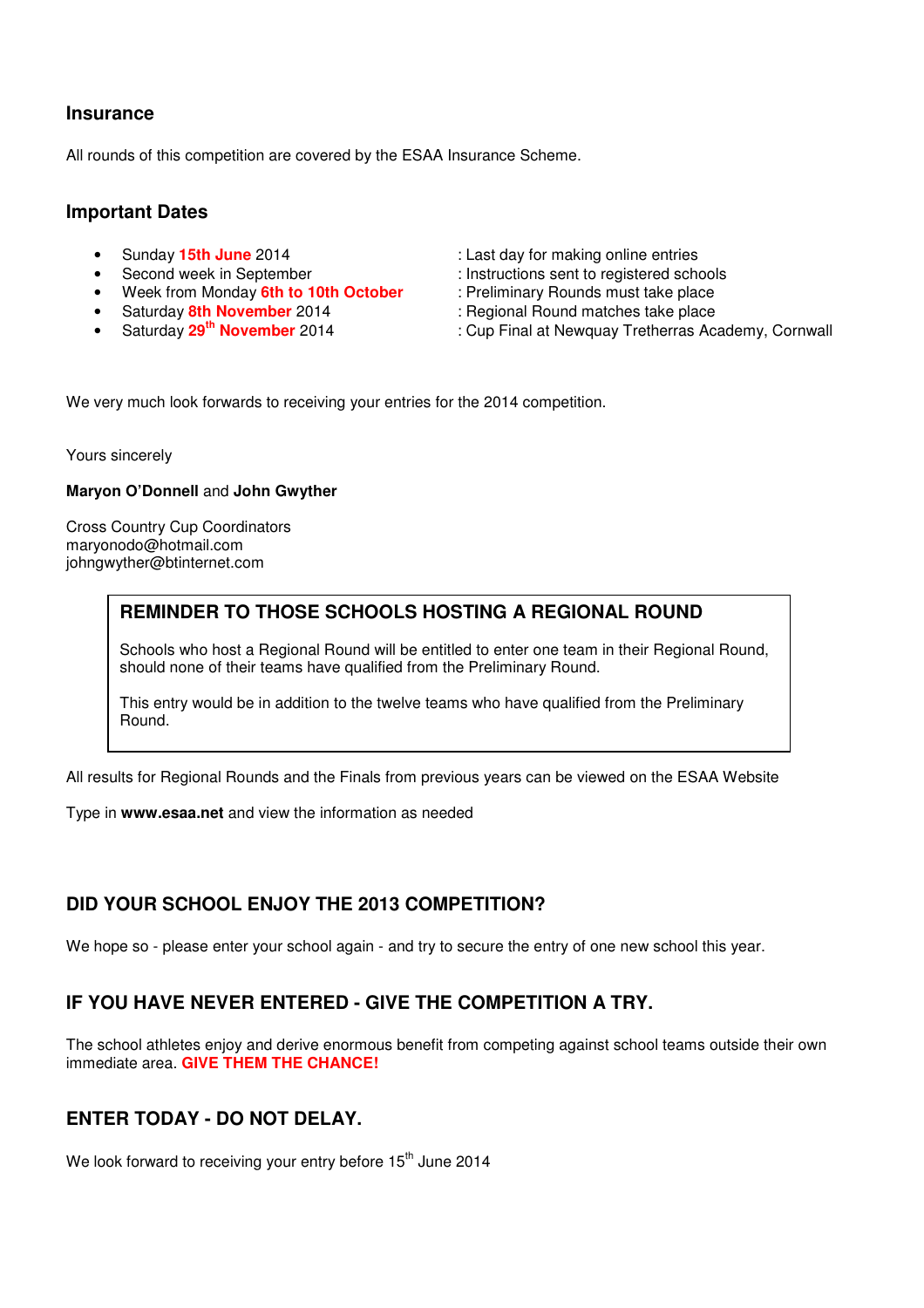## **ESAA English Schools'**

## **Cross Country Schools' Cup Competition Rules**

**(as in ESAA 2014 handbook)** 

#### **General**

5. **Team management** - Teams shall be under the management and control of Team Stewards who must be qualified teachers.

6. Failure to comply with Rule 5 may render a team liable to disqualification.

9. **Drug abuse** - The use of drugs to enhance performance before or during competitions is forbidden and anti doping tests may be carried out at any ESAA event.

10. **Officials** - Officials for Championships and Cup Competition Finals shall be appointed by the ESAA through its appropriate committee.

#### 11. **Protests** –

(a) Any protest or objection by a competitor or team against the conduct or placing of another competitor or team in any competition or relating to any matter which may develop during the carrying out of the programme shall be made to the appropriate referee by an authorised team steward within 60 minutes of the official announcement of the result. The decision of the referee shall be final and shall be announced immediately.

(b) Any other protest concerning eligibility or qualification to compete should be made in writing to the Hon. Secretary ESAA within seven days of the event.

#### **Cross Country Schools' Cup Competition**

73. The Cup Final shall normallly be held annually on the first Saturday in December.

74. **Ages** - The age groups for the competition shall be:

**Junior** : 12 years and under 14 years (years 7 & 8) **Intermediate** : 14 years and under 16 years (years 9 & 10)

Ages as at 31st August at the end of the school year in which the competition takes place.

#### 75. **Entries**

The competition is for individual school teams only.

Only one team per school may be entered in each age group.

Entries from schools must be completed online by  $15<sup>th</sup>$  June in the year of the competition. The relevant contributions per team must be received by the Cross Country Cup Coordinator within 10 days of the closing date for entries. The rate of contributions per team shall be determined by the General Committee. Should a school subsequently withdraw a team from the competition the entry contribution is still liable to be paid and the entry contribution will not be refunded.

The entry form must indicate the willingness or otherwise of the school to act as host for meetings prior to the Final. No late or amended entries will be accepted after the closing date.

The Cross Country Committee reserves the right to refuse entries from schools in any area where no school has expressed willingness to act as host.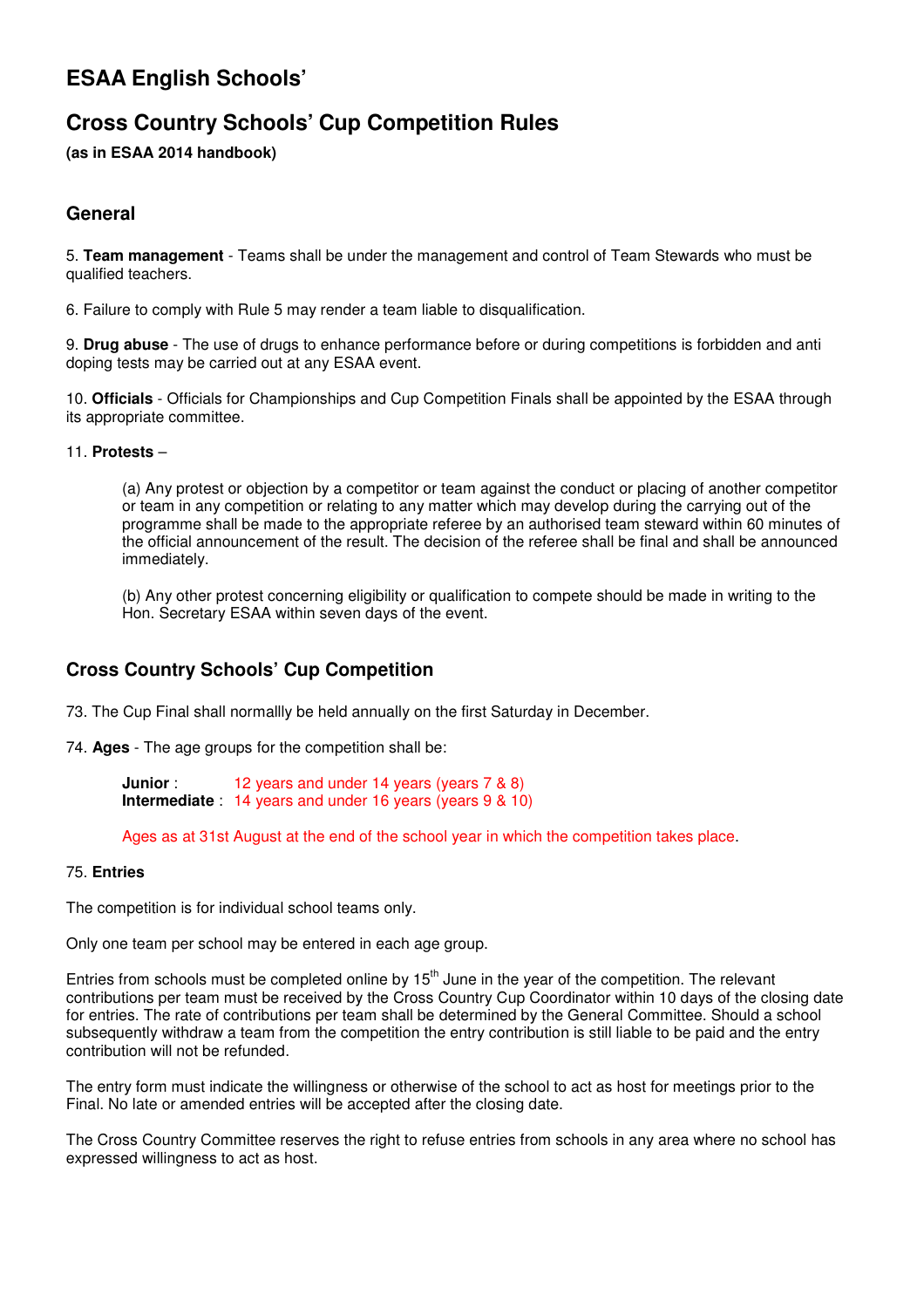For each match, entered schools must declare their teams online, where details must be entered of at least four but not more than six pupils who will make up the team. Team lists must be printed, signed by the teacher in charge, and handed to the race organiser at least half an hour before the start of the first race of the meeting.

For the final each team shall make up to twelve nominations online, from which they declare a maximum of six, but not less than four runners, on the day. These nominations are to be made within five days following the Regional Final.

Any team fielding an ineligible runner shall be disqualified.

76. **Distances** -The length of the course in all rounds shall be:-

|               | Approximate Distances | Recommended time for race winners |
|---------------|-----------------------|-----------------------------------|
| Junior Boys : | 2.500 - 3.000 metres  | 10 minutes                        |
| Inter Boys:   | 4,000 - 4,500 metres  | 15 minutes                        |
| Junior Girls: | 2,000 - 2,500 metres  | 9 minutes                         |
| Inter Girls:  | 2,500 - 3,000 metres  | 10 minutes                        |

The severity of the course shall be considered when determining the distance within the above limits.

There should be at least 100m straight run in to the finish line.

The course should be clearly marked, free from dangerous hazards, with an unhindered run of an appropriate length to the finish.

#### 77. **The Competition**

The Competition shall be run in three stages, as follows:

- A Preliminary Round to take place in October, preferably midweek, at 'host' schools within reasonable travelling distance of visiting schools.
- A Regional Round to take place on the second Saturday in November. The matches to take place at 'host' schools in approximately eight Regions, the number and definition of these Regions to be decided by the Cross Country Committee in the light of the annual entry.
- A Final all arrangements for the Final Round shall be the responsibility of the Cross Country Committee.

A minimum of two schools shall proceed from each match in the competition to the following round.

#### 78. **Scoring**

At the conclusion of each match, the official Judges shall decide the respective places of the scoring competitors of each school team, add these together, and the team having the lowest aggregate shall be declared the winning team.

The leading four runners in each team shall be scoring competitors and, in the event of aggregate scores being equal, the winning team shall be that whose last scoring runner finished nearer to first place.

#### 79. **Officials**

For First and Regional Round matches it is advisable that the following officials be appointed: Referee, Judge, Recorder, Funnel Controller, Disc Distributor, Starter and Declaration Steward. Visiting schools may be asked to assist with the provision of officials. The duties of Officials shall be in accordance with the recommendation of the English Schools' Athletic Association.

#### 80. **Travel**

The Management Committee may, in its absolute discretion, make grants towards the travel expenses of schools travelling to Regional and Cup Finals.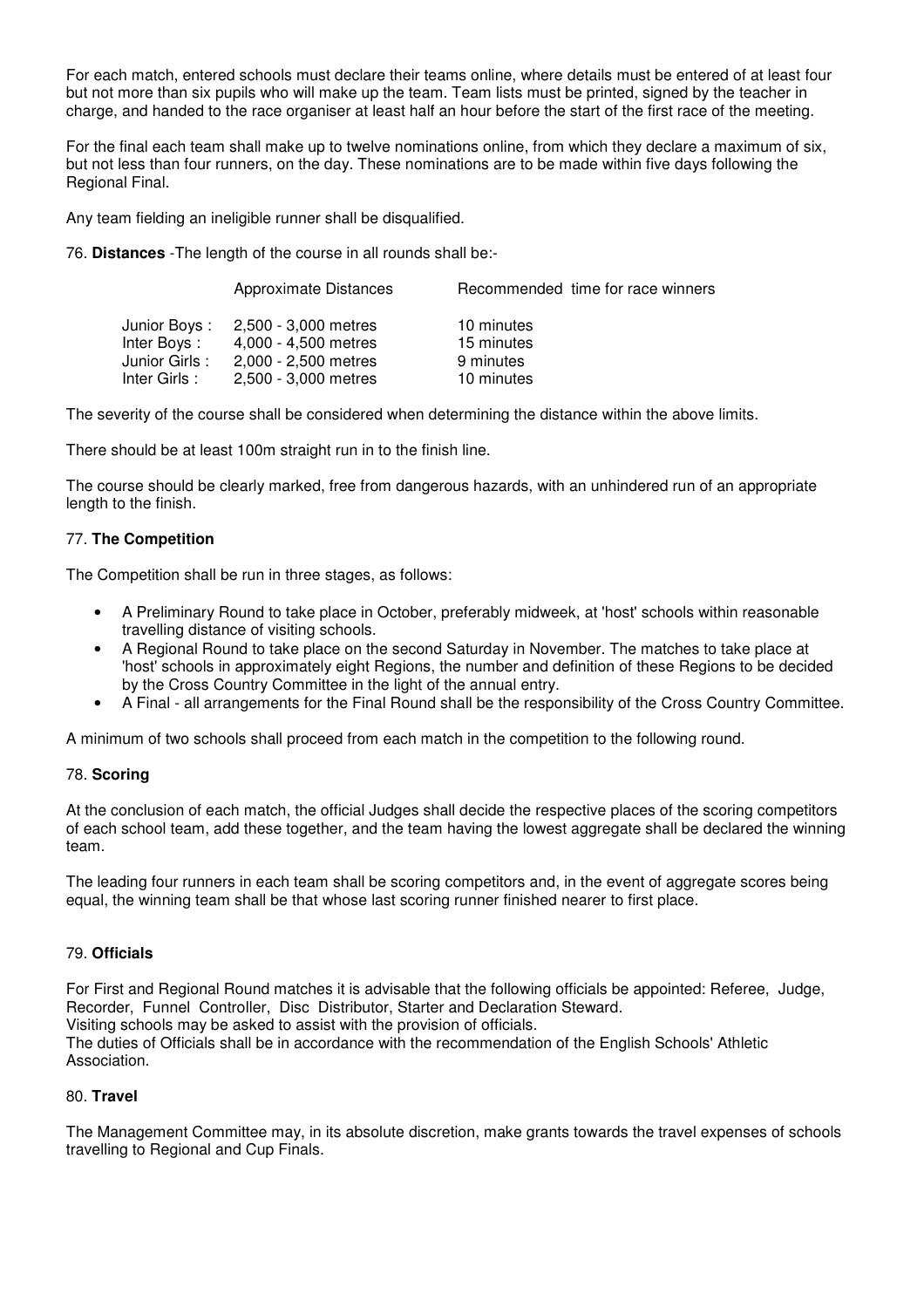## **ESAA ENGLISH SCHOOLS'**

## **CROSS COUNTRY CUP COMPETITION 2014**

**Regional Round Travel Claim** 

| To (School Name or Venue) Manual Communication and Control of Control of Control Communication and Control Orc |   |
|----------------------------------------------------------------------------------------------------------------|---|
|                                                                                                                |   |
|                                                                                                                |   |
| For Official Use (leave blank)                                                                                 |   |
| Claimable milage__________________                                                                             | £ |
| Cheque number___________________                                                                               |   |

Claims and S.A.E. should be sent to: Maryon O'Donnell, 12 Elsworth Drive, Astley Bridge, Bolton, Lancashire, BL1 8TE

**Please cut here** *Please cut here Please cut here Please cut here Please cut here Please cut here Please cut here Please cut and a set and a set and a set and a set and a set and a set and a set a*